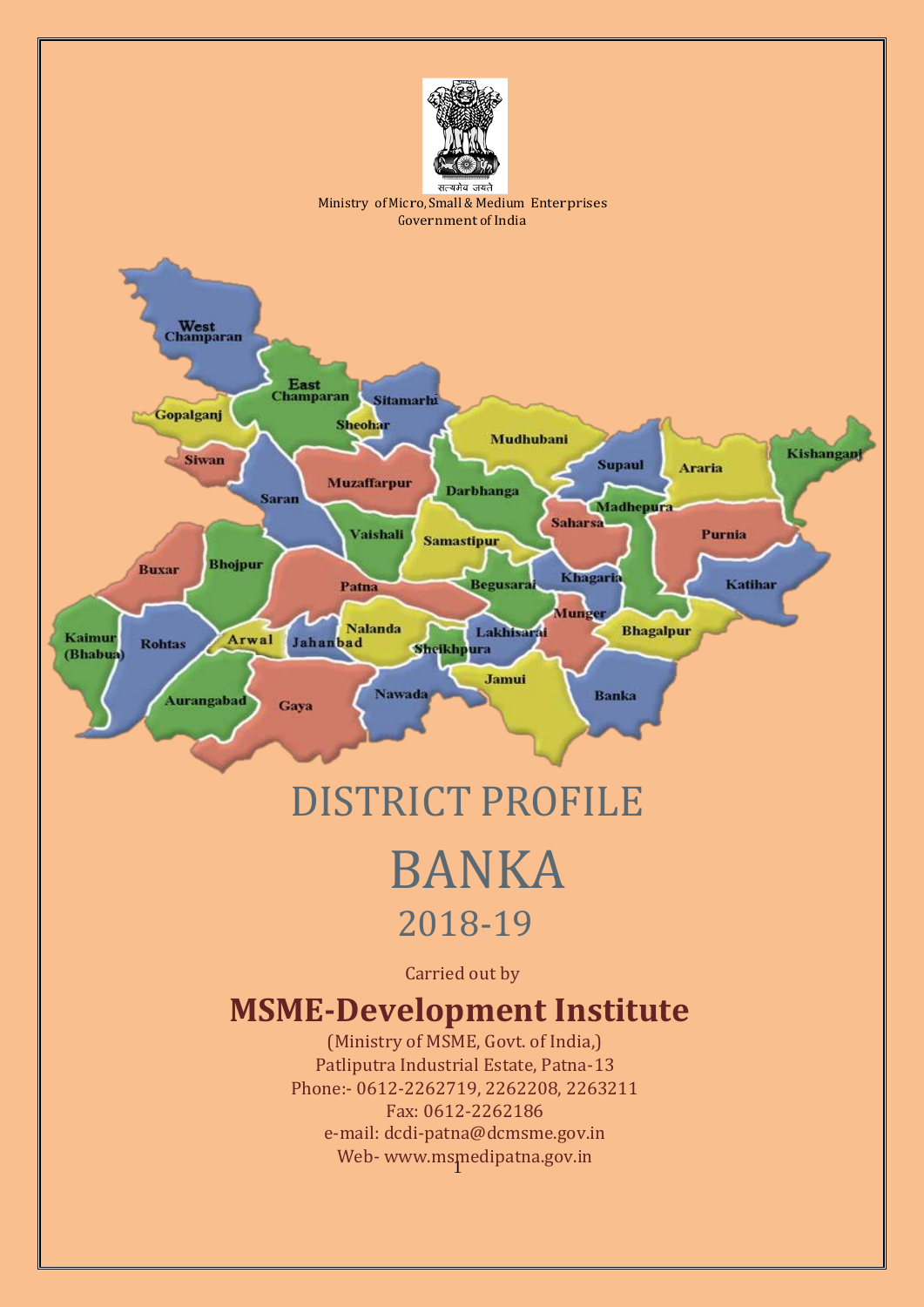## **BriefIndustrial Profileof Banka District**

1. General Characteristics of the District– Banka district formed on 21 February, 1991. Earlier it was a Sub-Division of district Bhagalpur. The area of district is 3019.05 sq km. The district is industrially not sound. However the availability of food based products and raw materials there is good future or food processing industries in the district. The main crop of district is rice. There are many howlers for processing of rice and there are good prospects for rice mills, tomato and flour mills. The district headquarters Banka is directly connected with the railway line as well as road. However the poor availability of electricity is main hurdle in the industrial development of the district. The district is agriculturally sound and rich in forest based products such as woods, mahua maze etc. therefore there is ample scope for food processing and agro based industries. The district is known for its rich tribal culture and its handicrafts and handlooms. The homemade Khadi and silk of the area are popular. Most of the raw silk cocoon is produced in Katoria. In fact, major part of the raw materials required for silk industry in Bhagalpur is supplied from Katoria, District Banka. Gur Producing Mills in Amarpur circle area based on sugarcane. Traditional Tasar cloth weaving is doing well at village Katoria in Amarpur Block area. There are almost thousand weavers families involved in Silk Weaving in the village Biraidih Churaili, Masuriya, Dumra, Jagay of Banka Urban areas. There are good colleges and technical institutions e.g. Adwaita Mission Institute of Technology (AMIT), Bounsi, Banka, Adwaita Mission Training College, Banka, etc. There is a Power Grid Sub Station of 400/132 KV working at Bhagalpur Hathidaah Highway, Banka which is receiving power from NTPC, Kahalgaon, Bhagalpur and distributing the power upto Munger district.

1.1 Location & Geographical Area: The district is located in the eastern Bihar which surrounds Bhagalpur Dist. In North, Deoghar district In South, Godda district In East, Munger district in west. The

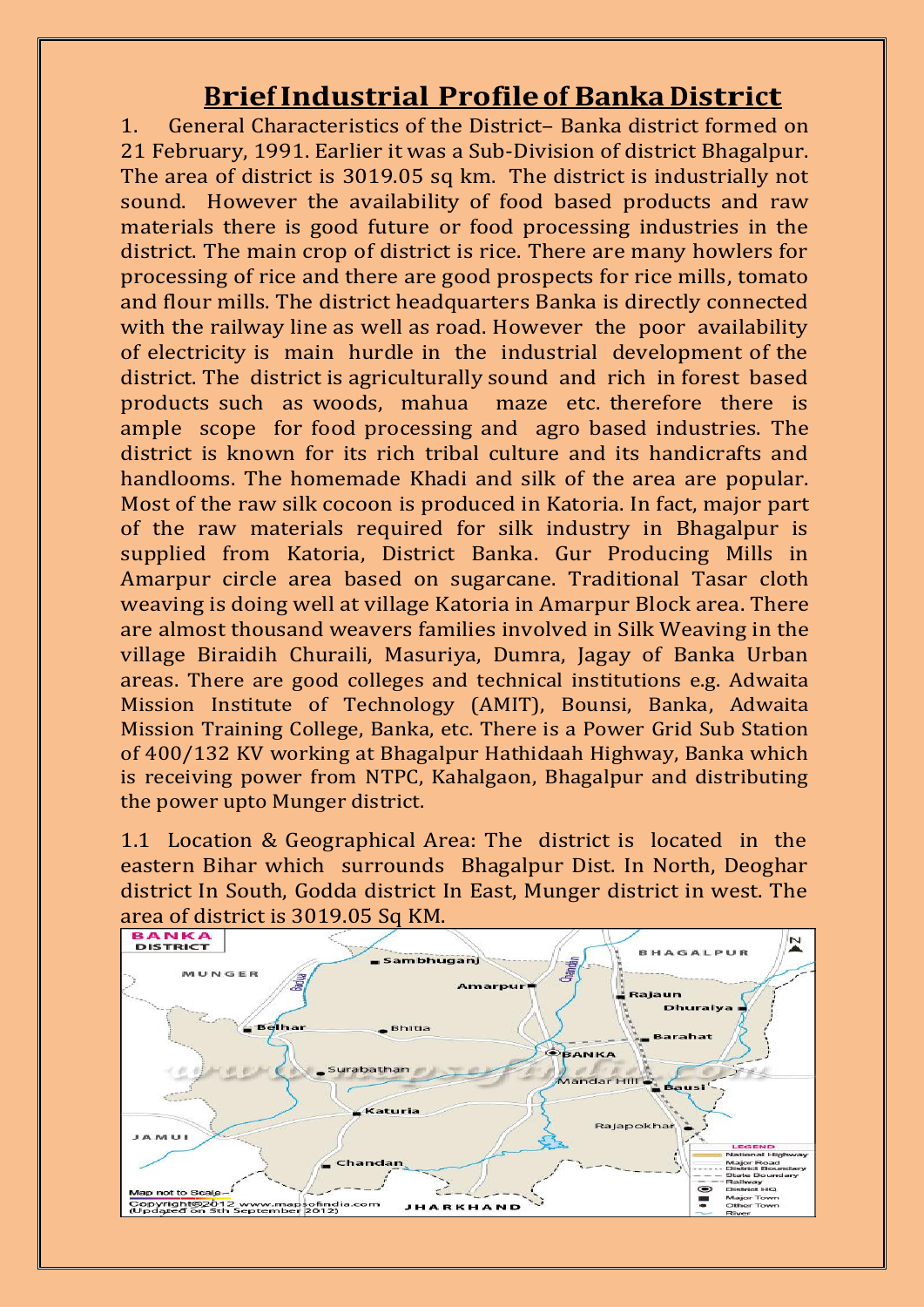1.2 Topography-The landscape of the district comprises Gangatic plane area and the hilly area which is the part of Chotanagpur platue. The Gangatic plane is rich in agriculture.

1.3 Availability of Minerals:

- Sand:– Chandan and Orhni rivers bring a large deposit of sand with its water in rainy reasons the district earns a large amount by auctioning these Ghats of sand.
- China Clay:–Among the minerals in the district deposits of China Clay, Fire Clay and Mica have been exploited. China Clay is found in Samukhiya near Banka and Satletwa in Katoriya circle China Clay of good quality is found in Patherghatta hill in village Madhorampur. The mining is worked by Bhagalpur Potteries Ltd. Accordingly; a ceramic state has been established near Samukhiya. Fulhara in Katoriya circle has deposit of Mica also.
- Granite:- Deposit of Granite and Galena are also believed to occur in certain belts of Katoriya Block near Tonapathar.

1.4 FOREST: There are forest in Banka district in 14.81% of land measuring 107189.78 acres of land in the forest of Banka district there are various types of wood and bamboo available in the forest mahua is produced which is used for making liquor in the forest product based industries one of the main product is paathaa plate .

1.5 Administrative set up: The district is divide in 11 blocks namely Banka, Barahat, Bausi, Amarpur, Sambhuganj, Belhar, Rajaun, Dhuraiya, Katoria, Chandan, Phulidumar wih headquarter office at Banka.

3 Deoghar temple. Maa kali mandir in KAMALPUR village is a famous temple. 1.6 Culture & Heritage: A famous temple dedicated to the Hindu goddess Durga is located in Jagatpur, Karharia, Kushmaha, Saharna, Laxmipur Dam, Banka, Babhangama, Chandan. Every year during Durga Puja, devotees from many parts of India visit this temple. Two temples—Narshimha (one of the incarnations of Vishnu) Temple and Digamber Jain Tirthanakar—are located at the top of a mountain known as Mandar Parbat, which is about 500 metres (1,600 ft) tall and made of a single piece of stone. The management of the Narsimha temple is under a trust. There is also a very old Avantika Nath temple at the bottom of Mandar Parvat. The Avantika Nath Temple Trust, founded by the late Babu Biro Singh of the village of Sabalpur, looks after the temple. Kailash Pathak is the Sevayat of the Avantika Nath temple. A famous temple of Lord SHIVA is in Jethore hill near Chanan river. The literal meaning of Jethore is jyesth means elder Gaur means brother of A Mahalakshmi temple is located in front of Paapharni Pond. Recently a Lakshminarayan Temple was built in the centre of Paapharni through the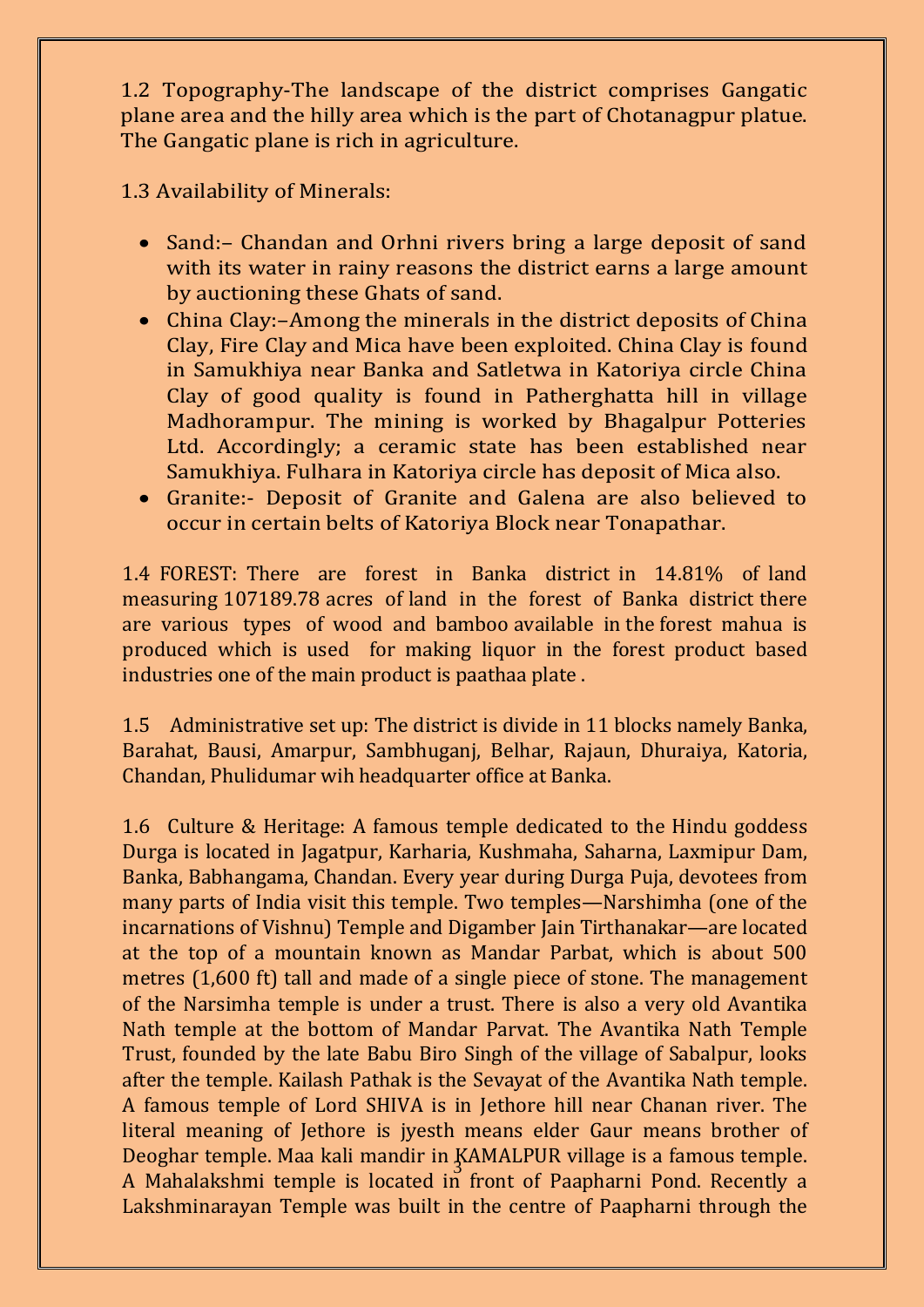contributions of local people. It is managed by a trust headed by Fateh Bahadur Singh of erstwhile Sabalpur state. 3 km East from Rajoun Village MAHADA is situated, which is famous for goddess Ďurga Mandir, Kali Mandir and God Shiva Mandir.

| S.No      | <b>Particular</b>             | <b>Year</b>    | <b>Unit</b>    | <b>Statistics</b>           |  |
|-----------|-------------------------------|----------------|----------------|-----------------------------|--|
| 1         | <b>Geographical Features</b>  |                |                |                             |  |
| (A)       | <b>Geographical Data</b>      |                |                |                             |  |
|           | i) Latitude                   | 2018-19        | <b>EAST</b>    | 84º30"to87º12               |  |
|           | ii) Longitude                 | 2018-19        | <b>NORTH</b>   | 24º30"to25º9"               |  |
|           | iii) Geographical Area        | 2018-19        | Sq. Kms.       | 3019.05                     |  |
| (B)       | <b>Administrative Units</b>   |                |                |                             |  |
|           | i)Sub-divisions               | 2018-19        | <b>No</b>      | $\mathbf{1}$                |  |
|           | ii) Tehsil                    | 2018-19        | N <sub>o</sub> | 11                          |  |
|           | iii) Sub-Tehsil               | 2018-19        | ٠              | <b>Nil</b>                  |  |
|           | iv) Patwar Circle             | 2018-19        |                |                             |  |
|           | v) Panchayat Samiti           | 2018-19        | N <sub>o</sub> |                             |  |
|           | vi) Municipalities            | 2018-19        | ÷,             | 2 (Banka & Amarpur)         |  |
|           | vii) Nagar Parishad           | 2018-19        | ٠              | <b>Nil</b>                  |  |
|           | viii) Gram Panchayat          | 2018-19        | N <sub>o</sub> | 185                         |  |
|           | xi) Revenue Villages          | 2018-19        | <b>No</b>      | 2000                        |  |
|           | x)Assembly Area               | 2018-19        | <b>No</b>      | 05 (Banka, Belhar, Amarpur, |  |
|           |                               |                |                | Katoriya, Dhoraiya)         |  |
| 2.        | <b>Population</b>             |                |                | 20,29,339                   |  |
| (A)       | Sex-wise                      |                |                |                             |  |
|           | i) Male                       | 2011           |                | 10,64,307                   |  |
|           | ii)Female                     | 2011           |                | 9,65,032                    |  |
| (B)       | <b>Rural Population</b>       | 2011           |                | 19,63,450                   |  |
| 3.        | <b>Agriculture</b>            |                |                |                             |  |
| A.        | Land utilization              |                |                |                             |  |
|           | i)Total Area                  | 2018-19        | Sq. Kms.       | 3019.05                     |  |
|           | ii)Forest cover               | 2018-19        | Acres          | 107189.78                   |  |
|           | iii) Area of Cultivation      | 2018-19        | Acres          | 747801                      |  |
|           |                               |                |                |                             |  |
| 4.        | <b>Forest</b>                 |                |                |                             |  |
|           | (i)Forest                     | 2018-19        | Acres          | 107189.78                   |  |
| 5.        | <b>Livestock &amp;Poultry</b> |                |                |                             |  |
| A.        | <b>Cattle</b>                 |                |                |                             |  |
|           | i)Cows                        | 2007           | Nos.           | 95440                       |  |
|           | ii)Buffaloes                  | 2012           | Nos.           | 142207                      |  |
|           | iii) Bovine                   | 2012           | Nos.           | 694679                      |  |
| <b>B.</b> | <b>Other livestock</b>        | $\overline{4}$ |                |                             |  |
|           | i)Goats                       | 2012           | Nos.           | 376895                      |  |
|           | ii)Pigs                       | 2012           | Nos.           | 21373                       |  |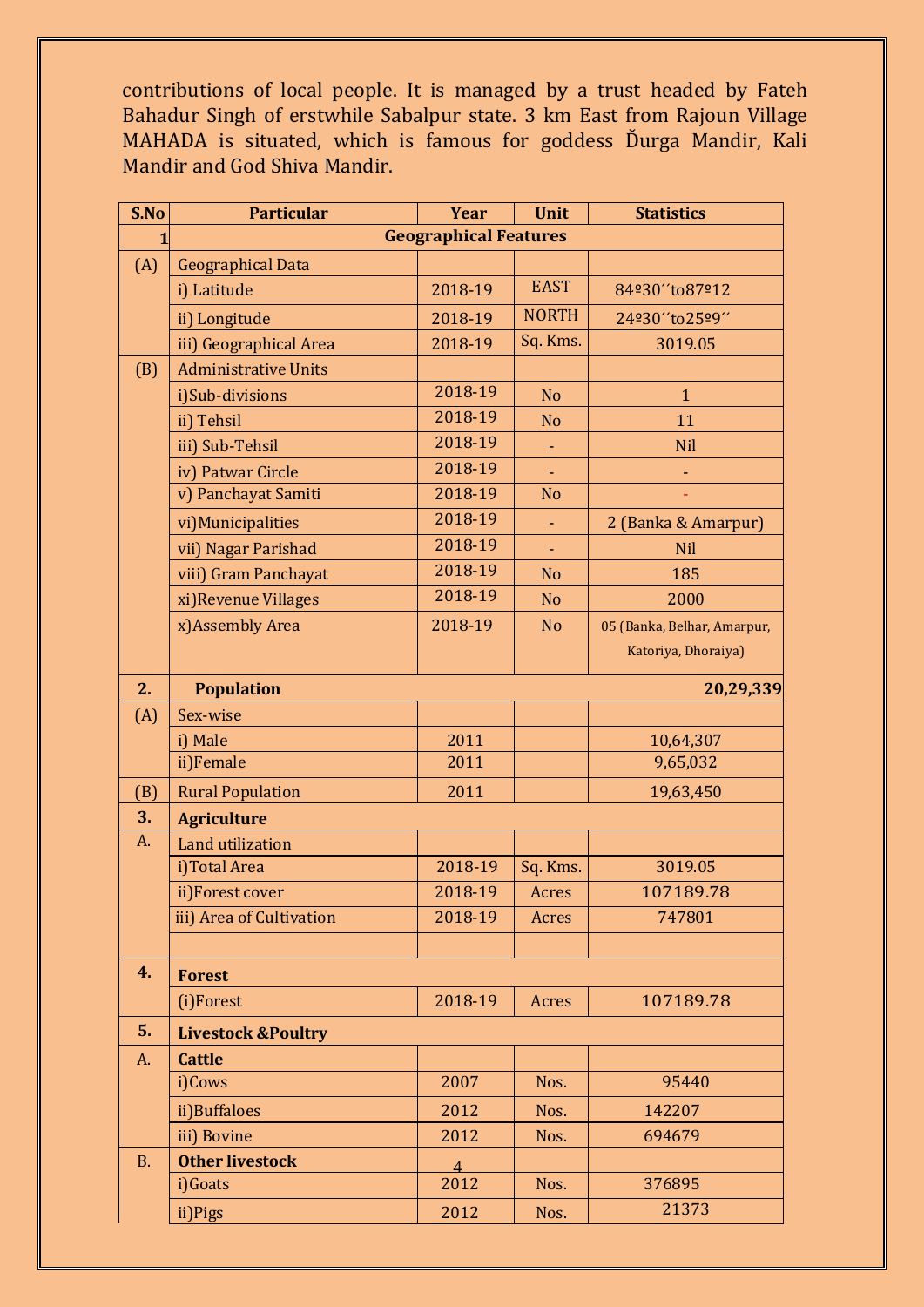|    | iii)Dogs                                                   | 2012                | Nos.       | 21194                                                                                                                      |
|----|------------------------------------------------------------|---------------------|------------|----------------------------------------------------------------------------------------------------------------------------|
|    | iv) Horses/Ponies                                          | 2012                | Nos.       | 102                                                                                                                        |
|    | v) Fowls                                                   | 2012                | Nos.       | 236329                                                                                                                     |
|    | vi) Ducks                                                  | 2012                | Nos.       | 5991                                                                                                                       |
| 6. | <b>Railways</b>                                            |                     |            | Railway Station is at Banka which is<br>connected with Patna. Deoghar (Jharkhand)<br>is now connected to Banka via Katoria |
|    | i) Length of rail line                                     | 2018-19             | <b>Kms</b> | 74 (Bhagalpur to Hansdiha)                                                                                                 |
|    | V)Roads                                                    |                     |            |                                                                                                                            |
|    | (a) National Highway                                       | 2018-19             | <b>Kms</b> | 54.93                                                                                                                      |
|    | (b) State Highway                                          | 2018-19             | <b>Kms</b> | 341                                                                                                                        |
|    | (c) Main District Road                                     | 2018-19             | <b>Kms</b> | 253.48                                                                                                                     |
|    | (d) Other district & Rural<br><b>Roads</b>                 | 2018-19             | <b>Kms</b> |                                                                                                                            |
|    | (e) Rural road/Agriculture<br><b>Marketing Board Roads</b> | 2018-19             | <b>Kms</b> |                                                                                                                            |
|    | (f) Kachha Road                                            | 2018-19             | <b>Kms</b> |                                                                                                                            |
| 7. | <b>Public Health</b>                                       |                     |            |                                                                                                                            |
|    | (a) Allopathic Hospital                                    | 2018-19             | No.        | 04                                                                                                                         |
|    | (b) Beds in Allopathic<br>Hospitals                        | 2018-19             | No.        | <b>INFORMATION NA</b>                                                                                                      |
|    | (c)Primary health centers                                  | 2018-19             | No.        | 07                                                                                                                         |
|    | <b>Dispensaries</b><br>(d)                                 | 2018-19             | No.        | --                                                                                                                         |
|    | (e) Sub Health Centers                                     | 2018-19             | No.        |                                                                                                                            |
|    | (f)Private hospitals                                       | 2018-19             | No.        | 12                                                                                                                         |
|    | (VIII) Banking (Branches)                                  |                     |            |                                                                                                                            |
|    | (a)Commercial Bank                                         | 2018-19             | Nos.       | 50                                                                                                                         |
|    | (b) Regional Rural Bank                                    | 2018-19             | Nos.       | 12                                                                                                                         |
|    | (c)Co-Operative bank                                       | 2018-19             | Nos.       | 6                                                                                                                          |
|    | (d)PLDB Branches                                           |                     | Nos.       |                                                                                                                            |
|    | (IX)Education                                              |                     |            |                                                                                                                            |
|    | (a) Primary School                                         | 2018-19             | Nos.       | 1226                                                                                                                       |
|    | (b) Middle Schools                                         | 2018-19             | Nos.       | 846                                                                                                                        |
|    | (c)Secondary & Senior<br><b>Secondary Schools</b>          | 2018-19             | Nos.       | 163                                                                                                                        |
|    | (d)Colleges                                                | $\frac{5}{2018-19}$ | Nos.       | 18                                                                                                                         |
|    | (e) Technical University                                   | 2018-19             | Nos.       |                                                                                                                            |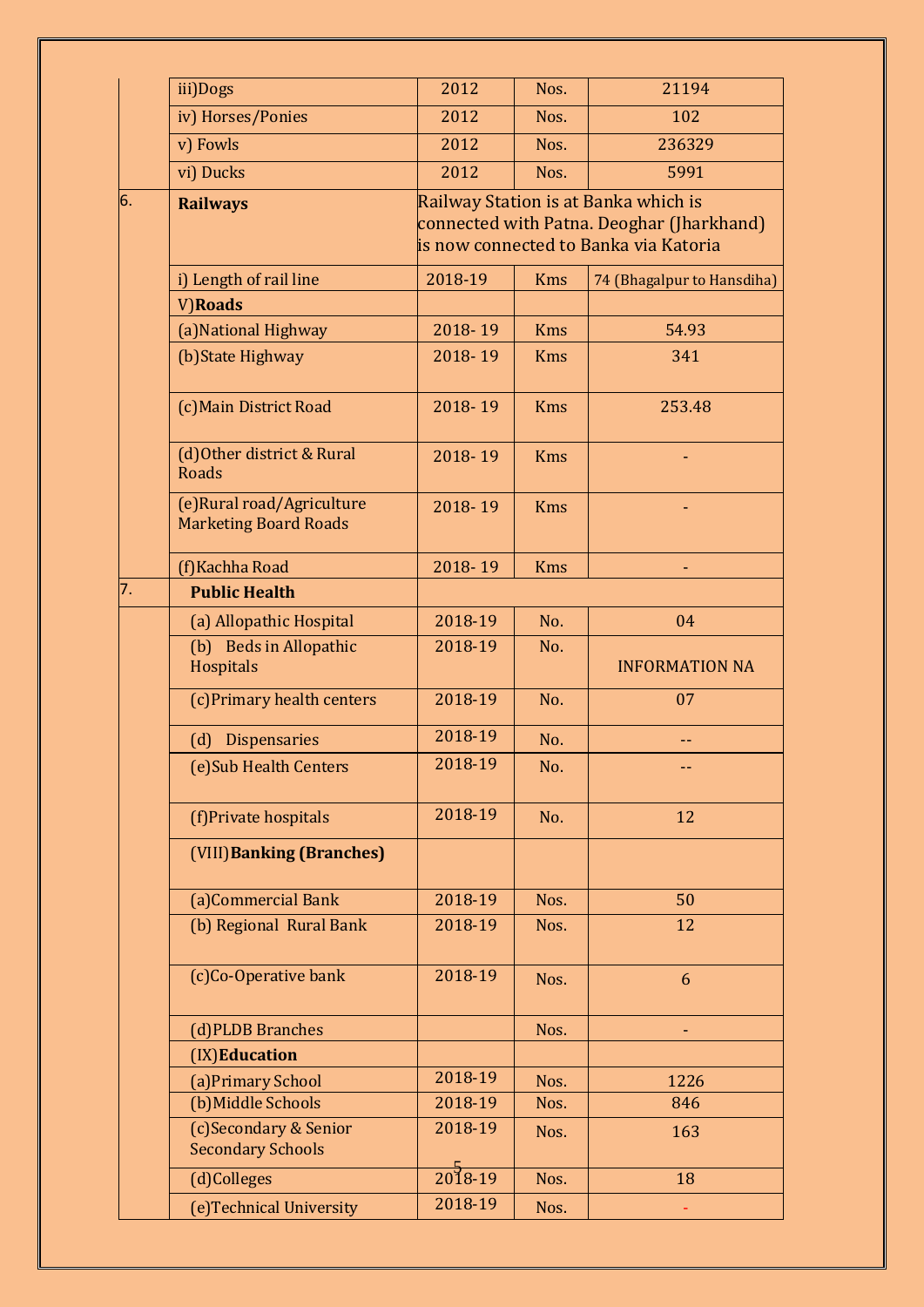# 2.1 Existing Status of Industrial Areas in the District Banka

| S.<br>No. | Name of<br>Ind. Area                         | Land<br>acquired<br>$(\ln$<br>hectare) | Land<br>developed<br>$(\ln$<br>hectare) | <b>Prevailing</b><br><b>Rate Per</b><br><b>Sqm</b><br>(InRs.) | N <sub>o</sub><br><b>of</b><br><b>Plots</b> | No of<br>allotted<br><b>Plots</b> | No of<br><b>Vacant</b><br><b>Plots</b> | <b>No. of Units</b><br>in<br><b>Production</b> |
|-----------|----------------------------------------------|----------------------------------------|-----------------------------------------|---------------------------------------------------------------|---------------------------------------------|-----------------------------------|----------------------------------------|------------------------------------------------|
|           | NO INDUSTRIAL ARE SITUATED IN BANKA DISTRICT |                                        |                                         |                                                               |                                             |                                   |                                        |                                                |
|           | <b>Total</b>                                 |                                        |                                         |                                                               |                                             |                                   |                                        |                                                |
| ⌒         |                                              | $\cdot$ 1 $\sim$<br>$\mathbf{A}$       |                                         | $\mathbf{c}$ m                                                |                                             |                                   |                                        |                                                |

# 3. Industrial Scenario of Banka District

## **3.1 Industry at a Glance**

| Sr<br>N <sub>o</sub> | Head                                                                            | Unit           | Particulars |
|----------------------|---------------------------------------------------------------------------------|----------------|-------------|
| 1.                   | REGISTERED INDUSTRIAL UNIT                                                      | NO.            | 18307       |
| 2.                   | <b>TOTAL INDUSTRIAL UNIT</b>                                                    | NO.            | 18307       |
| 3.                   | REGISTERED MEDIUM & LARGE UNIT                                                  | NO.            | <b>NIL</b>  |
| 4.                   | ESTIMATED AVG. NO. OF DAILY WORKER<br><b>EMPLOYED IN SMALL SCALE INDUSTRIES</b> | NO.            | <b>NIL</b>  |
| 5.                   | EMPLOYMENT IN LARGE AND MEDIUM<br><b>INDUSTRIES</b>                             | NO.            | 69          |
| 6.                   | <b>NO. OF INDUSTRIAL AREA</b>                                                   | NO.            | <b>NIL</b>  |
| 7.                   | TURN OVER OF SMALL SCALE IND. (reg.)                                            | <b>IN LACS</b> | <b>NIL</b>  |
| 8.                   | TURN OVER OF MEDIUM & LARGE SCALE<br><b>INDUSTRIES</b>                          | <b>IN LACS</b> | 1947.64     |

#### **3.1 YEAR WISE TREND OF UNITS REGISTERED**

| <b>YEAR</b> | <b>NUMBER OF</b>        | <b>EMPLOYMENT</b> | <b>INVESTMENT</b> |
|-------------|-------------------------|-------------------|-------------------|
|             | <b>REGISTERED UNITS</b> |                   | (lakh Rs.)        |
| 2001-02     | 35                      | 10                | 42.22             |
| 2002-03     | 27                      | 105               | 29.22             |
| 2003-04     | 29                      | 85                | 32.25             |
| 2004-05     | 26                      | 104               | 27.36             |
| 2005-06     | 29                      | 106               | 32.06             |
| 2006-07     | 32                      | 120               | 72.05             |
| 2007-08     | 34                      | 125               | 112.01            |
| 2008-09     | 15                      | 60                | 120.02            |
| 2009-10     | 44                      | 175               | 145.65            |
| 2010-11     | 38                      | 169               | 125.14            |
| 2011-12     | 75                      | 229               | 64.93             |
| 2012-13     | 31                      | 123               | 47.94             |
| 2013-14     | 6<br>08                 | 24                | 67.84             |
| 2014-15     | 04                      | 16                | 4.95              |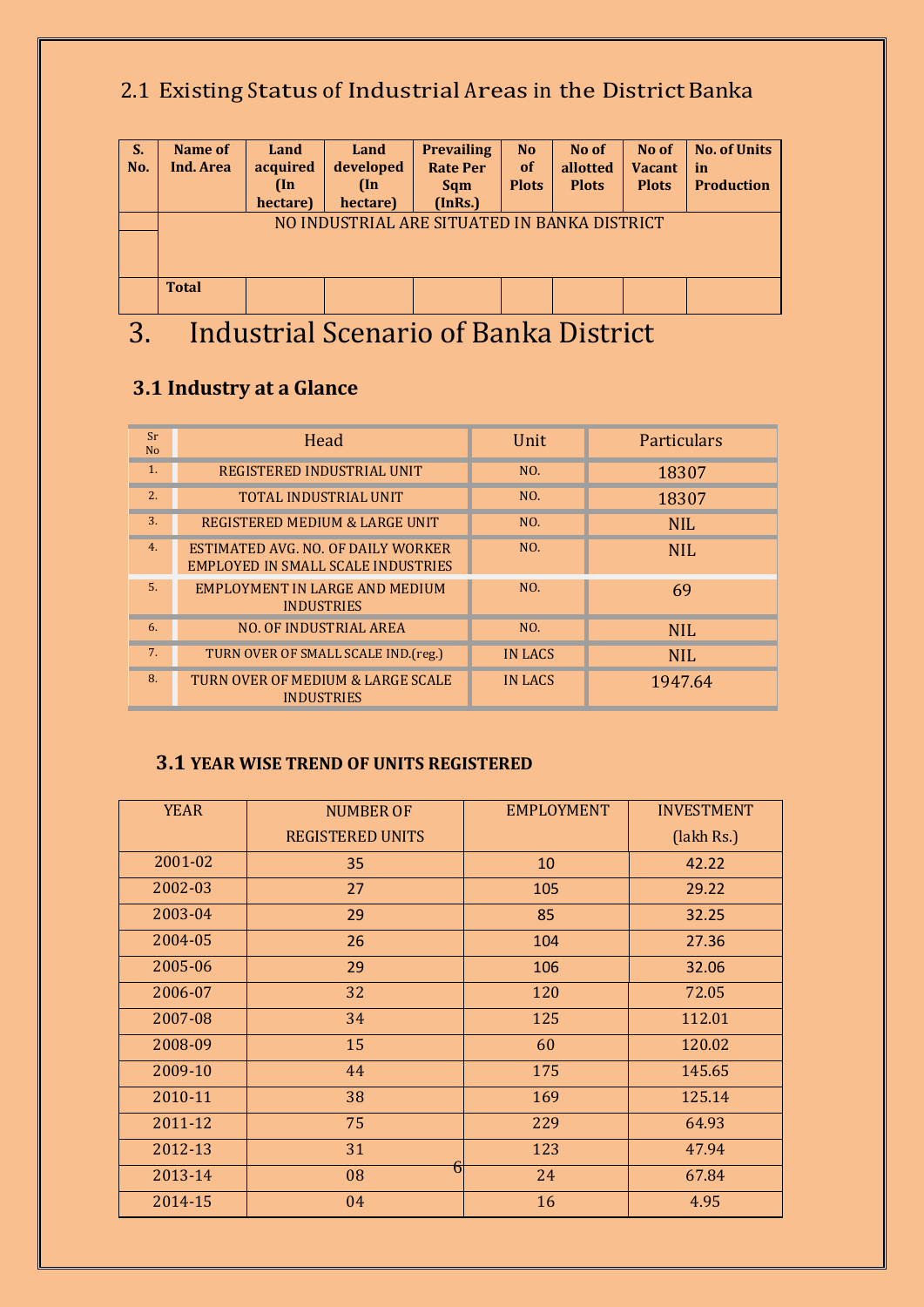| 2015-16      | 87    | 439   | 1024.0    |
|--------------|-------|-------|-----------|
| 2016-17*     | 16529 | 33058 | <b>NA</b> |
| 2017-18*     | 1264  | 3792  | NA        |
| <b>Total</b> | 18307 | 38740 | 1947.64   |

Source: DIC, Banka \* As per UAM Portal NA- Not Available

#### **3.1 DETAILS OF EXISTING MICRO & SMALL ENTERPRISES AND ARTISAN**

#### **UNITS IN THE DISTRICT**

| <b>NICCODE</b><br>NO. | <b>TYPE OF</b>                               | <b>NUMBER</b>   | <b>INVESTMENT</b> | <b>EMPLOYMENT</b> |
|-----------------------|----------------------------------------------|-----------------|-------------------|-------------------|
|                       | <b>INDUSTRY</b>                              | <b>OF UNITS</b> | (Lakh Rs.)        |                   |
| 20                    | Agro based                                   | 68              | 780.05            | 376               |
| 22                    | Soda water                                   |                 |                   |                   |
| 23                    | Cotton & textile                             | 917             | 288.06            | 2762              |
| 24.                   | Woolen, Silk & Artificial Thread based       | 573             | 160.80            | 1719              |
|                       | clothes                                      |                 |                   |                   |
| 25.                   | Jute & Jute based                            | ÷,              |                   |                   |
| 26.                   | Ready-made Garments & Embroidery             | 50              | 42.50             | 365               |
|                       |                                              |                 |                   |                   |
| 27.                   | Wood/Wooden based furniture                  | 39              | 65.00             | 140               |
| 28.                   | Paper & Paper products                       | ÷,              |                   |                   |
| 29.                   | Leather based                                | ÷,              |                   |                   |
| 31.                   | Chemical/Chemical based                      | 06              | 4.35              | 15                |
| 30.                   | Rubber, Plastic & Petro based                | 01              | 25.00             | 07                |
| 32.                   | <b>Mineral based</b>                         | 02              | 0.50              | 06                |
| 33.                   | Metal based (Steel Fab.)/Jewellery           | 45              | 145.76            | 190               |
| 35.                   | <b>Engineering units</b>                     | 06              | 4.40              | 20                |
| 36.                   | Electrical machinery and transport equipment | 04              | 2.50              | 17                |
| 97.                   | <b>Repairing &amp; Servicing</b>             | 7446            | 165.94            | 13058             |
| 01.                   | Others (Misc.)                               | 9150            | 262.18            | 20065             |
|                       | <b>TOTAL</b>                                 | 18307           | 1947.64           | 38740             |

**Source: DIC, Banka**

#### 3.4 Large Scale Industries / Public Sector undertakings No Large scale unit as well as PSU exists in District of Banka

3.5 Major Exportable Item:- - Nil

3.6 Growth Trend: - There is growth trend towards computer based service enterprises, Mineral Water Plant, Garment Industries and forest/wood based industries.

3.7 Vendorisation/Ancillarisation<sup>7</sup>of the Industry:  $\sim$  Nil

3.8. Medium Scale Enterprises: - Nil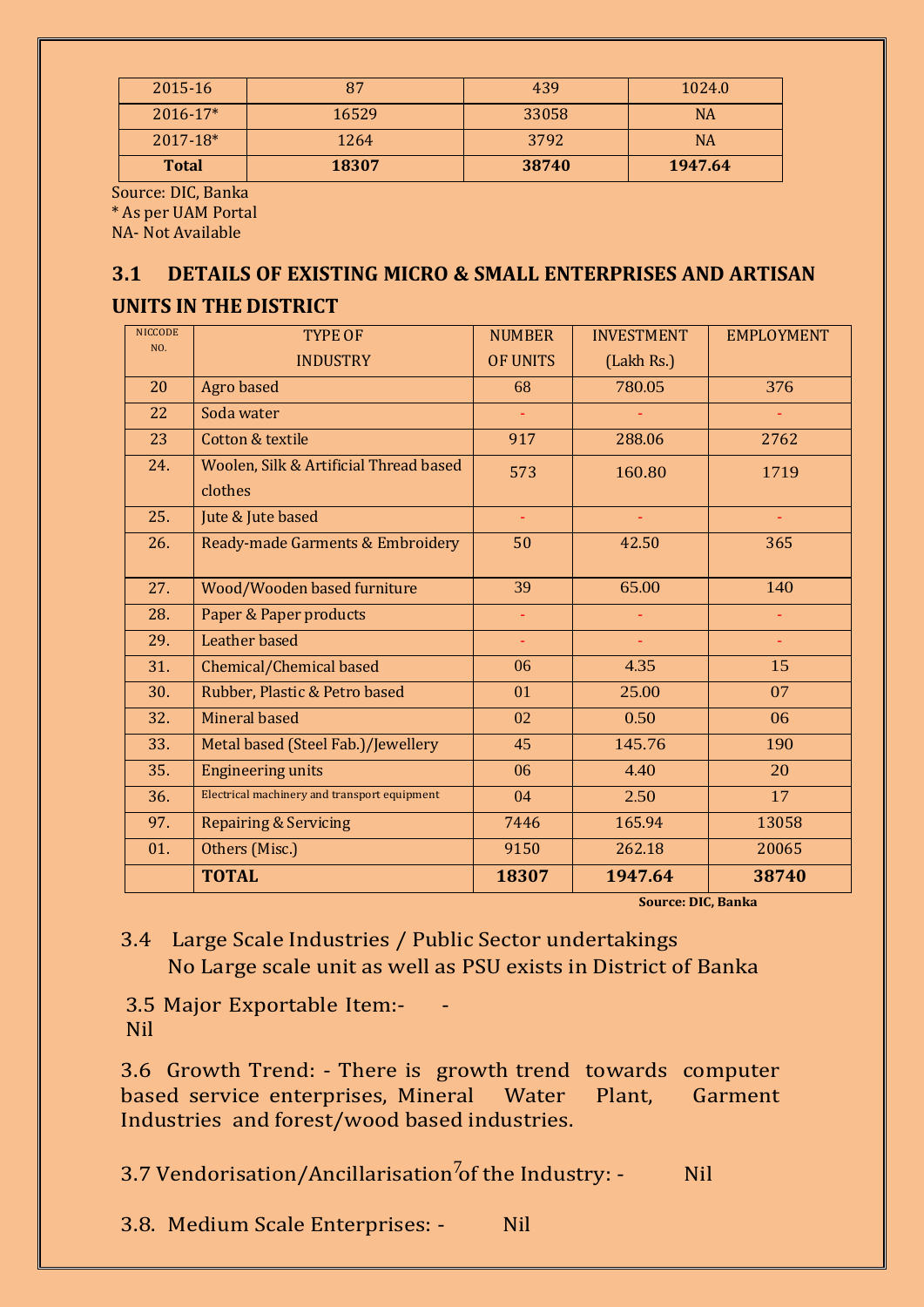#### 3.8.2 Major Exportable Item: - Nil

3.9 Service Enterprises: - There are various service enterprises such as gate grill fabrication, Automobile Servicing, Agriculture Implements repairing, Computer Hardware maintenance and Cyber café etc.

3.9.2 Potentials areas for service industry:

- Mobile Repairing
- Computer application & hardware
- Beauty Parlour
- DTP & Screen Printing

#### 3.10 Potential for new MSMEs:-

- Agriculture Based Rice Milling & Pulses Milling, Food Processing units based on Tomato & other Agricultural produce, Silk based units
- Demand Based Products–Packaged Drinking Water, Computer related Service, Tailoring & Automobile Repairing, Mfg. of Furniture & Gate/Grill, Agricultural Implements, etc

#### 4. Existing Clusters of Micro & Small Enterprise:-

- Handloom Cluster, Banka
- Chandi Machhli Nirman Cluster, Mania, Katoria, Banka

#### Table 4.1 Handloom Cluster, Banka

| $\overline{1}$  | <b>Principal Products</b><br>Manufactured in the Cluster | <b>Textiles, Clothes</b>                              |
|-----------------|----------------------------------------------------------|-------------------------------------------------------|
| 2               | Name of the Association                                  |                                                       |
| 3               | No. of functional units in the<br>clusters               | 970                                                   |
| $\overline{4}$  | Turnover of the Clusters (Rs)                            | 324 Lakhs                                             |
| $5\overline{5}$ | <b>Employment in Cluster</b>                             | 970                                                   |
| 6               | Average investment in plant &<br><b>Machinery</b> (Rs)   | $50,000/-$                                            |
| $7\phantom{.0}$ | <b>Major Issues</b>                                      | No proper market for Products, Costly Raw<br>Material |
| 8               | <b>Access to Export Market</b>                           | N <sub>0</sub>                                        |

#### Table 4.2 Chandi Machhli Nirman Cluster, Mania, Katoria, Banka

| <b>Principal Products</b><br>Manufactured in the Cluster | Chandi Machhli and other Silver Jewellery |
|----------------------------------------------------------|-------------------------------------------|
| Name of the Association                                  | No Association yet, NGO Gram Jagat        |
| No. of functional units in the                           | 101                                       |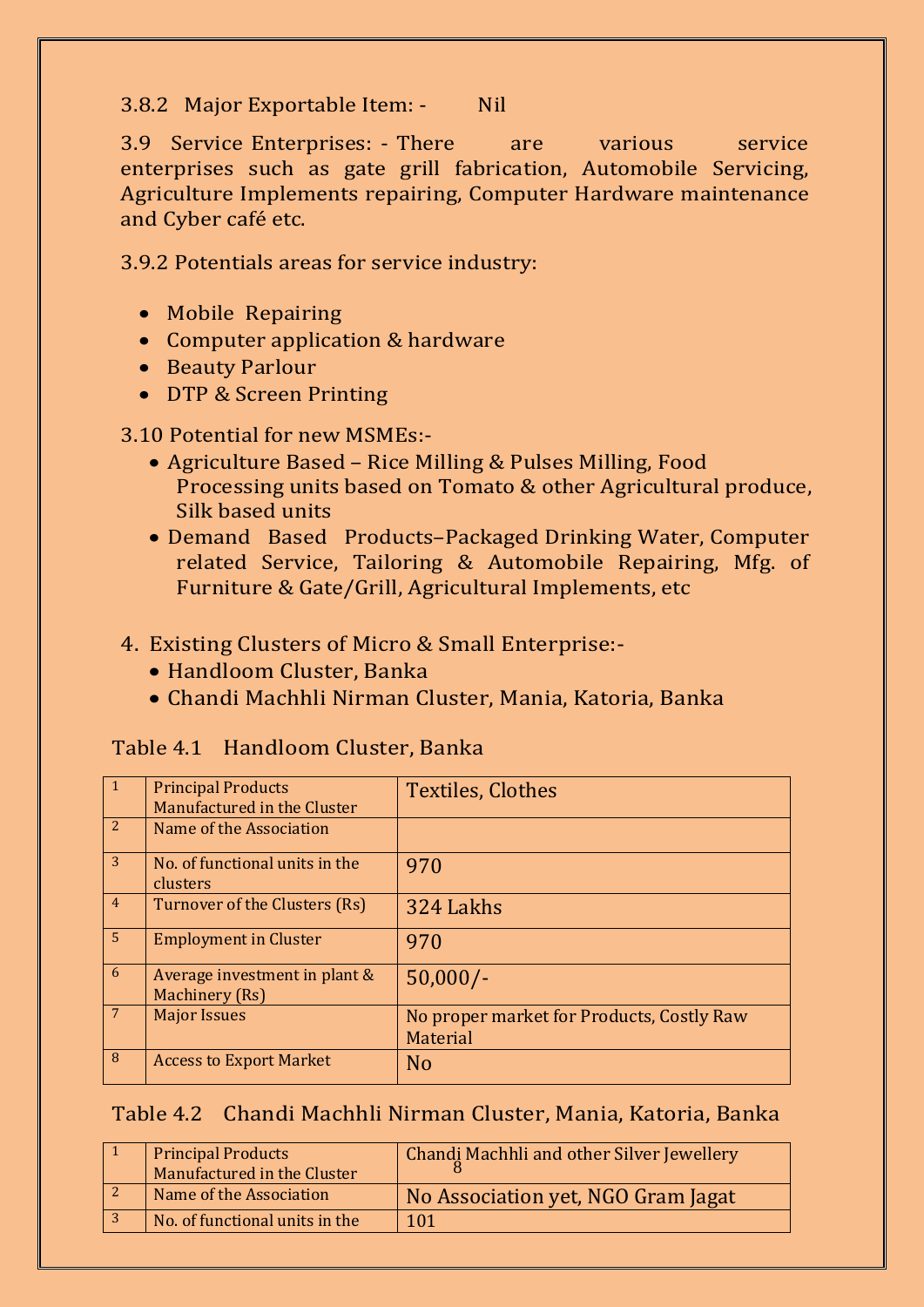|                | clusters                                        |                                                                                   |
|----------------|-------------------------------------------------|-----------------------------------------------------------------------------------|
| 4 <sup>7</sup> | Turnover of the Clusters (Rs)                   | 50 Lakhs                                                                          |
| 5              | <b>Employment in Cluster</b>                    | 200                                                                               |
| 6              | Average investment in plant &<br>Machinery (Rs) | $10,000/-$                                                                        |
|                | <b>Major Issues</b>                             | Artisan Certificate Required, CFC for Silver<br><b>Analyzer Machines Required</b> |
| 8              | <b>Access to Export Market</b>                  | <b>No</b>                                                                         |

#### 5. General issues raised by Industry Association during the course of meeting:

There is no registered Industry Association in Banka. However, during interaction with District Industries Centre, Banka, the issues raised related to setting up of an Industrial Area, ample scope of setting up of food processing units with Govt Assistance especially Tomato processing units. Banka is strategically located near the source of raw materials for heavy industries. Its proximity to Jharkhand (bordering Deoghar, Dumka, and Godda) and the River Chandan makes it a very strong contender for coal-based power plant investment.

#### 6. STEPS TO SET UP MSMEs

Following are the brief description of different agencies for rendering assistance to the entrepreneurs:

| $S_{\cdot}$<br>NO. | <b>TYPE OF</b><br><b>ASSISTANCE</b>                                                                                                             | <b>NAME &amp; ADDRESS OF AGENCY</b>                                                                                                                                                                                                               |
|--------------------|-------------------------------------------------------------------------------------------------------------------------------------------------|---------------------------------------------------------------------------------------------------------------------------------------------------------------------------------------------------------------------------------------------------|
| $\mathbf{1}$       | Adhaar<br><b>Udyog</b><br>Memorandum (UAM)                                                                                                      | https://udyogaadhaar.gov.in/UA/UAM Registratio<br>n.aspx<br>MSME-Development Institute, Patliputra<br>Industrial Estate, Patna-800013<br>Phone No:- 0612-2262208, 0612-2262186,<br>0612-2263211, 0612-2262568<br>E-mail: dcdi-patna@dcmsme.gov.in |
| $\overline{2}$     | Identification of Project<br>Profiles, techno-economic<br>and managerial<br>consultancy<br>services,<br>market survey<br>and<br>economic survey | MSME-Development Institute, Patliputra<br>Industrial Estate, Patna-800013<br>General Manager, District Industries Centre,<br><b>Banka</b>                                                                                                         |
| 3                  | Land and Industrial Shed                                                                                                                        | Bihar Industrial Area Development Authority 1st<br>floor, Udyog Bhawan, East Gandhi Maidan, Patna-<br>800004                                                                                                                                      |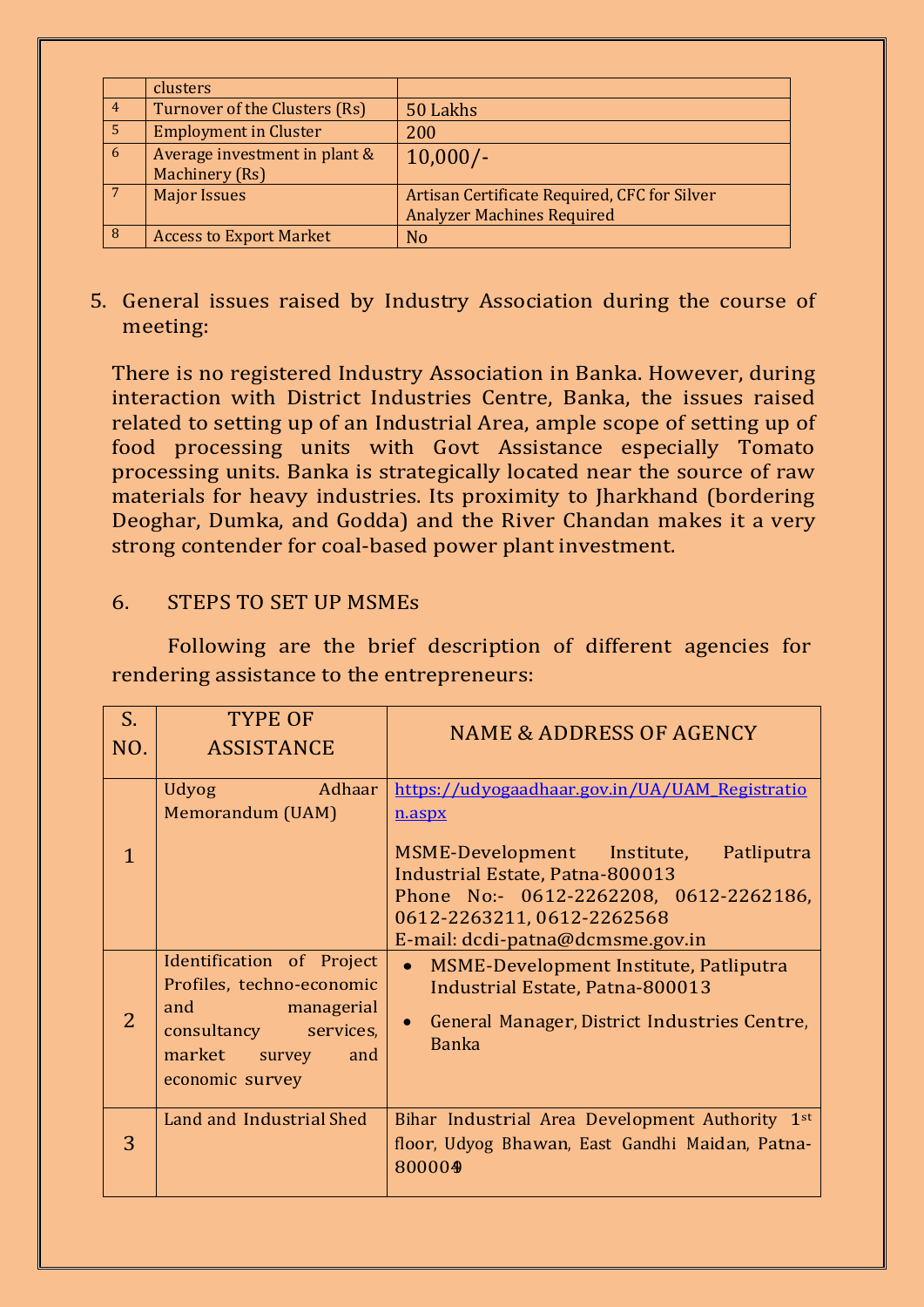|                | Financial Assistance                           | 1. All Commercial Banks in the Banka District.                                                                                          |
|----------------|------------------------------------------------|-----------------------------------------------------------------------------------------------------------------------------------------|
|                |                                                | 2. Bihar State Financial Corporation, Fraser Road,<br>Patna-80001                                                                       |
| $\overline{4}$ |                                                | 3. Bihar State Credit & Investment Corporation<br>Limited, Indira Bhawan, 4th Floor Ramcharita<br>Singh Path, Bailey Road, Patna-800001 |
|                |                                                | 4 Bihar State Industrial Development Corporation<br>Ltd, Indira Bhawan, Ramcharita Singh Path, Bailey<br><b>Road, Patna-800001</b>      |
| 5              | For raw materials under<br><b>Govt. Supply</b> | National Small Industries Corporation (NSIC), 104<br>1st Floor, Manna Surti Complex, Doctors Colony,<br>Kankarbagh, Patna-20            |
|                |                                                |                                                                                                                                         |
|                | Plant and machinery<br>under hire/purchase     | National Small Industries Corporation (NSIC), 104<br>1st Floor, Manna Surti Complex, Doctors Colony,                                    |
| 6              | basis.                                         | Kankarbagh, Patna-20                                                                                                                    |
|                |                                                |                                                                                                                                         |
| $\overline{7}$ | Power/Electricity                              | South Bihar Power Distribution Company Limited                                                                                          |
| 8              | Technical Know-how.                            | MSME-Development Institute, Patliputra<br>$\bullet$<br><b>Industrial Estate, Patna-800013</b>                                           |
|                |                                                | General Manager, District Industries Centre, Banka                                                                                      |
| 9              | <b>Quality &amp; Standard</b>                  | Bureau of Indian Standards (BIS), Patliputra<br>Industrial Area, Patna-800013                                                           |
|                | Marketing / Export                             | MSME-Development Institute, Patliputra                                                                                                  |
|                | Assistance                                     | <b>Industrial Estate, Patna-800013</b><br>The Joint Director General of Foreign Trade,<br>$\bullet$                                     |
|                |                                                | Ground Floor, Biscomaun Bhawan, Gandhi                                                                                                  |
| 10             |                                                | Maidan, Patna-800001<br><b>Export Inspection Agency, World Trade Centre,</b>                                                            |
|                |                                                | 14 /1B Ezra Street, Kolkata-700001, Tel: +91-33                                                                                         |
|                |                                                | - 22355018 / 22355051 / 22355057<br>National Small Industries Corporation (NSIC),<br>$\bullet$                                          |
|                |                                                | 104 1st Floor, Manna Surti Complex, Doctors                                                                                             |
|                |                                                | Colony, Kankarbagh, Patna-20                                                                                                            |
| 11             | <b>Other Assistance</b>                        | Udyog Mitra, Department of Industries, Govt of<br>$\bullet$<br>Bihar, Indira Bhawan, Ram Charitra Singh Path,                           |
|                |                                                | Sri Krishna Puri, Patna-800001                                                                                                          |

#### 7. HERITAGE & TOURISM:

There are few places of attraction in Banka district:

10

- Jesth Gour Math
- Mandar Hill
- Jathaurnath Temple
- Teldiha Temple